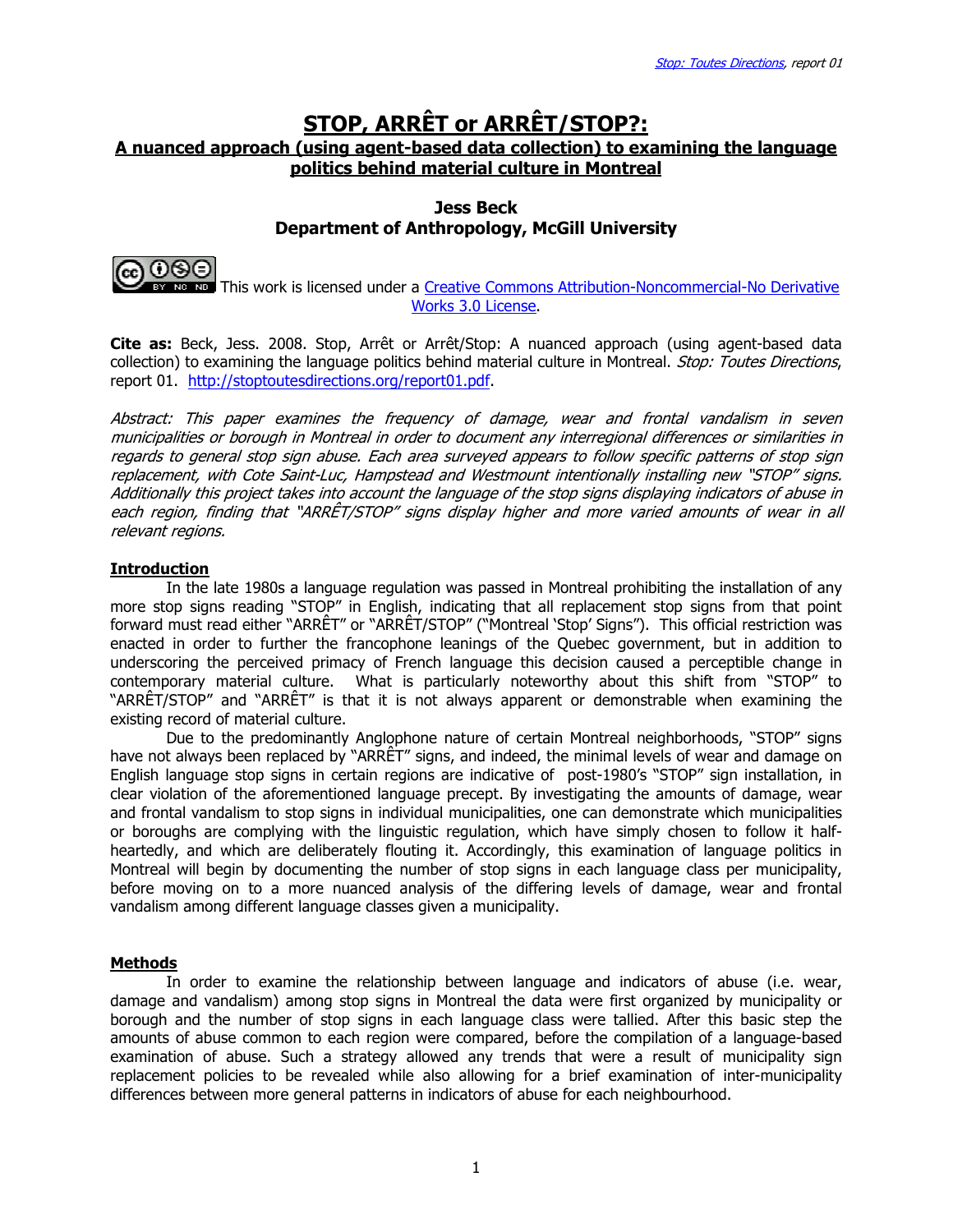These particular indicators of abuse were chosen due to their ability to reveal significant information about stop sign replacement. Wear is strongly correlated with age due to the erosive processes that must take place for it to occur, while damage and vandalism can indicate both regional dissatisfaction with stop sign language and indicate the level of abuse a municipality will tolerate prior to replacing a sign.

 To examine the amounts of damage, wear and vandalism per abuse category in each municipality, the number of stop signs within an abuse class were compared to one another as a percentage of the total number of stop signs in the abuse class within that municipality. For example, the statistic of 55% for Ville-Marie at a Damage Level of 0 indicates that 55% (167/302) of the signs in Ville-Marie were not damaged. However, during the second section of the paper in which abuse indicators are examined in relation to language, the percentages that appear are taken from the number of signs at the particular level of abuse. In this case, the statistic of 88% of "ARRÊT" signs at Damage Level 0 indicates that of all of the 167 signs at Damage level zero, 147 of those read "ARRÊT". The more general approach in the first section of the paper and the more specific language-centric approach in the second section of the paper are consistently followed for all three categories of abuse indicators. It should be noted, however, that the Plateau does not appear in the second section of the paper as all of its signs are "ARRÊT", and the lack of both "ARRÊT/STOP" and "STOP" signs in the region makes linguistic evaluation following the framework used for the other six regions unfeasible.

#### **Results**

#### The Language of Stop Signs in Each Municipality.

 In order to fully appreciate the relationship between language and indicators of stop sign abuse in each municipality, it is necessary to be aware of the language which is predominate among the stop signs in a given region. The municipality abbreviations are as follows: Ville Marie (VM), Cotes-Des-Neiges(CDN), Cote Saint-Luc (CSL), Hampstead (HAMP), Notre-Dame-de-Grace (NDG) and Westmount (WEST). It should be noted that VM, CDN, NDG and the Plateau are all in fact boroughs of the city of Montreal, but on graph legends are referred to as municipalities in order to limit excessive amounts of text in the legend.The following graph provides a basic depiction of the language composition of the stop signs in each municipality (see Appendix A for details):

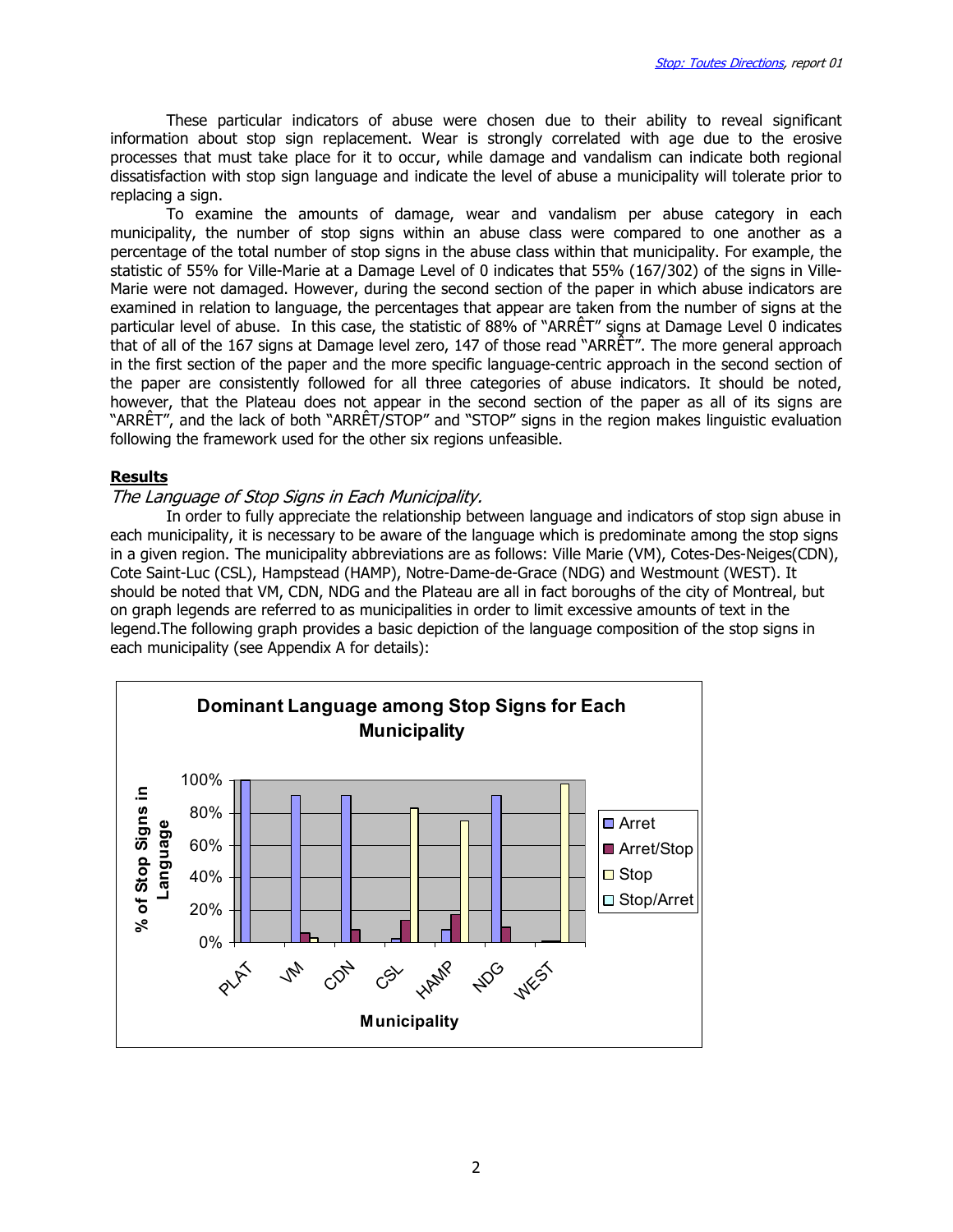This graph clearly demonstrates the basic language map of the city possessed by most Montrealers. Cotes-St-Luc, Hampstead and Westmount are all well-established Anglophone strongholds, while French predominates in Ville-Marie, Cotes-des-Neiges and NDG.

### General Damage

 The trends in regards to general damage are fairly unsurprising. On the whole, Level 0 damage predominates each municipality, and is followed sequentially by all of the other levels of damage (See Appendix B for details of the graphs below). Though when comparing the graphs it may appear that Level 2 damage is more common than Level 1 damage, this is as result of the differing scales of the axes due to Level 2 and 3 damage constituting a far smaller percentage of the Municipal assemblages– a phenomenon which will appear in the evaluations of general wear and general vandalism as well.



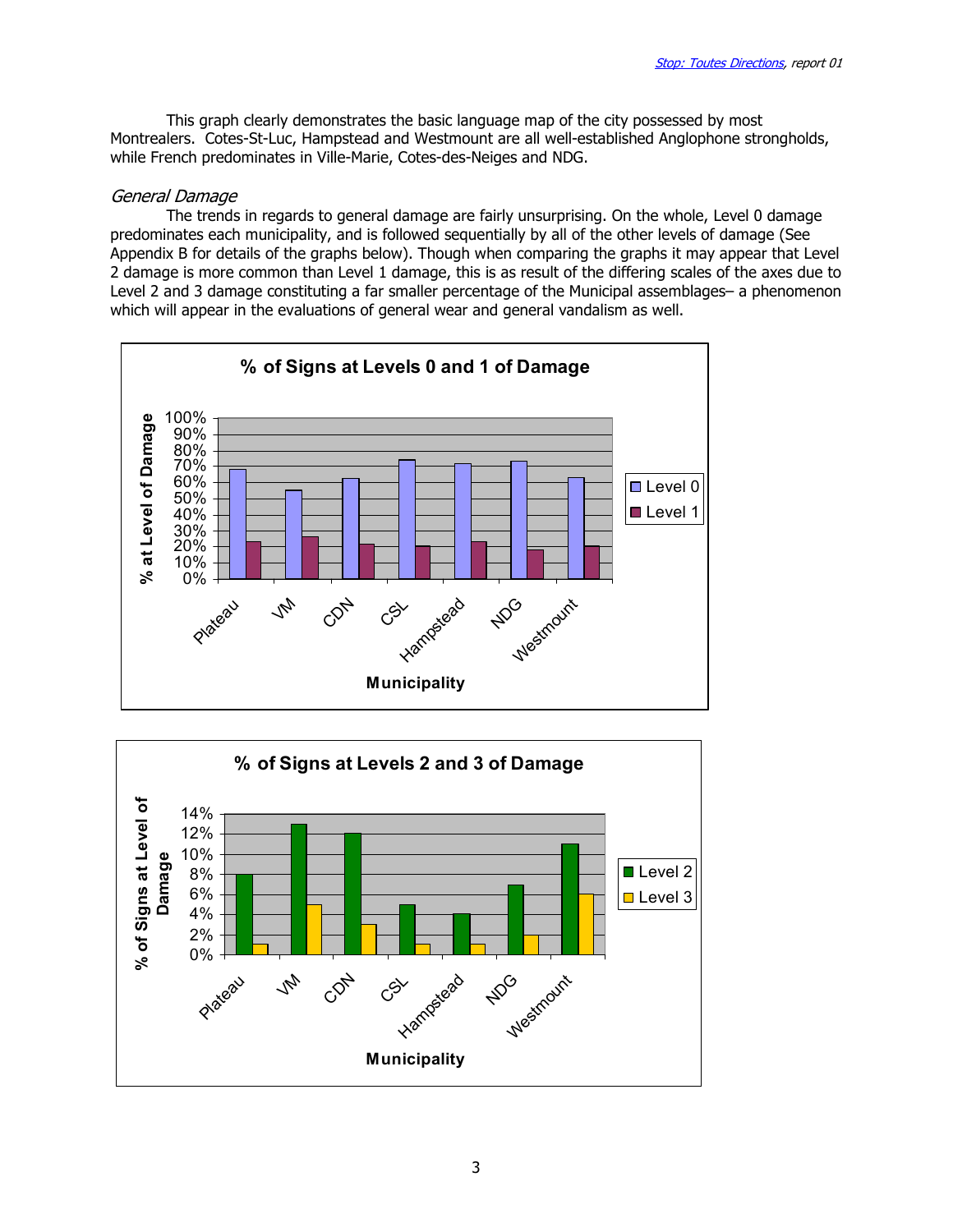The table below indicates the mean and median percentage of stop signs at each level of wear, as well as their ranges. It showcases the general decreasing trend in percentage of damage based on increasing intensity thereof.

| Damage Level | Level 0        | Level 1        | Level 2                    | Level 3 |
|--------------|----------------|----------------|----------------------------|---------|
| Mean         | 68%            | <b>22%</b>     | 9%                         | 2%      |
| Range        | $[55\%, 74\%]$ | $[18\%, 26\%]$ | $[4\%, 15\%]$ $[1\%, 6\%]$ |         |
| Median       | 68%            | 22%            | 8%                         | 2%      |

The graph below displays the overarching inter-municipality trend in regards to stop signs and damage. While surprisingly Westmount contains the most stop signs with a Damage Level of 3, it should be noted that these signs constitute only 6% of the assemblage itself (and in fact consists of only one sign).



### General Wear

As the graphs below demonstrate, the pattern for a decreasing amount of abuse as the intensity of the abuse category increases is repeated in the general wear data, with Wear 0 (or little to no wear) being the most frequent measurement for stop signs in all municipalities (see Appendix C for details). Once again, no municipalities radically differ from their counterparts, with the possible exception of the Plateau, a region with no stop signs expressing Level 3 damage – perhaps simply a suggestion of good stop sign upkeep in that region.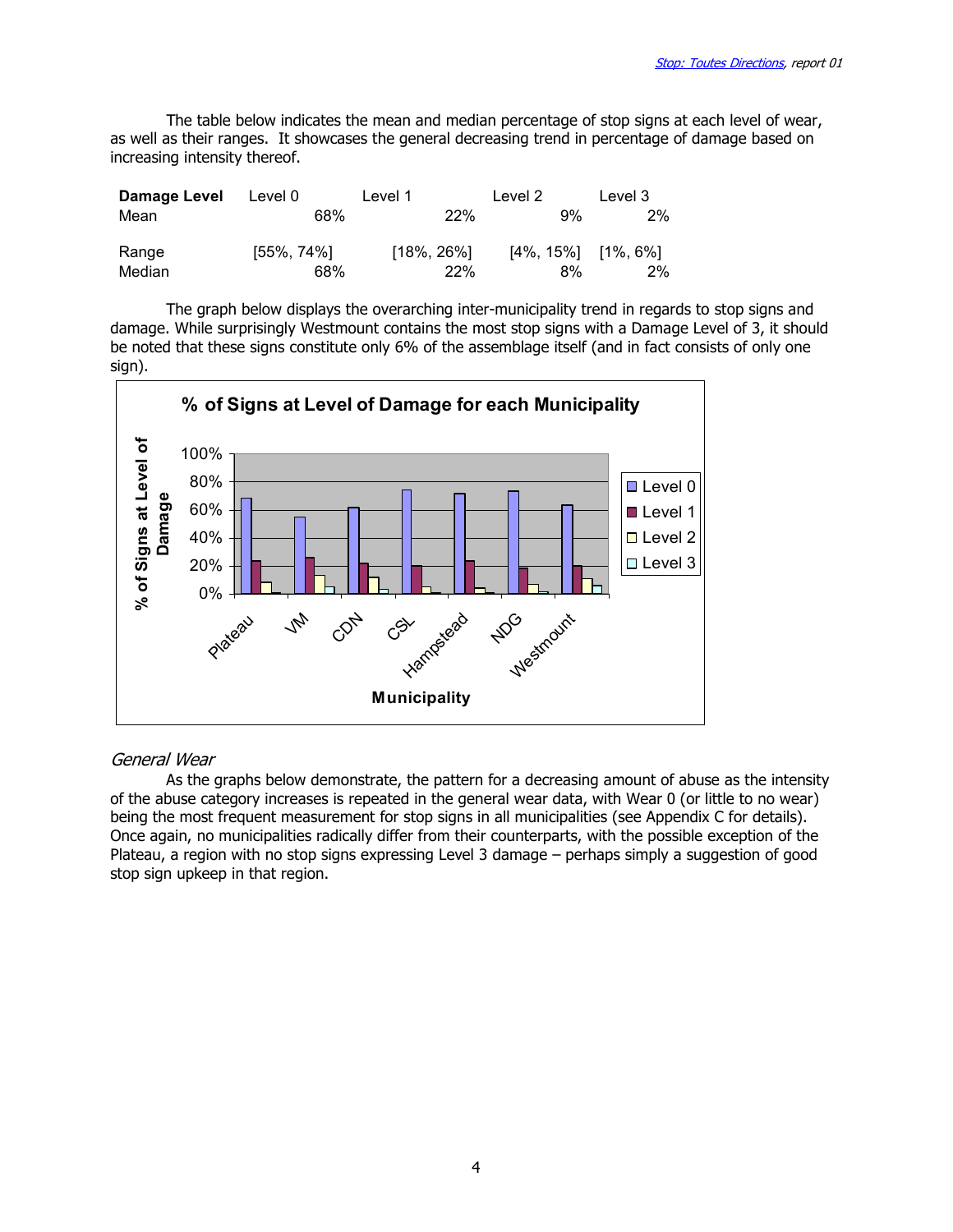



| TTVUI LUTUI | ∟∪ ≀∪∟ | L V V I                                                 | ∟∪ ≀∪∟ | ᄂᇰᄿᇰᆝ ᇰ |
|-------------|--------|---------------------------------------------------------|--------|---------|
| Mean        | .58%   | 32%                                                     | 7%     | .3%     |
| Range       |        | $[51\%, 68\%]$ $[24\%, 40\%]$ $[4\%, 9\%]$ $[1\%, 7\%]$ |        |         |
| Median      | 54%    | 33%                                                     | 6%     | 3%      |
|             |        |                                                         |        |         |

The graph below demonstrates that though there are inter-municipality differences between the percentage of various levels of wear (i.e. the fluctuation between lower and higher percentages of Level 0 Wear), no municipality bucks the trend of wear decreasing with intensity. In some cases, namely that of CDN, CSL and NDG, the percentage of stop signs at Level 1 of wear is closer to the percentage of stop signs at Level 0 of wear, perhaps indicating a less rigorous atmosphere of municipal upkeep.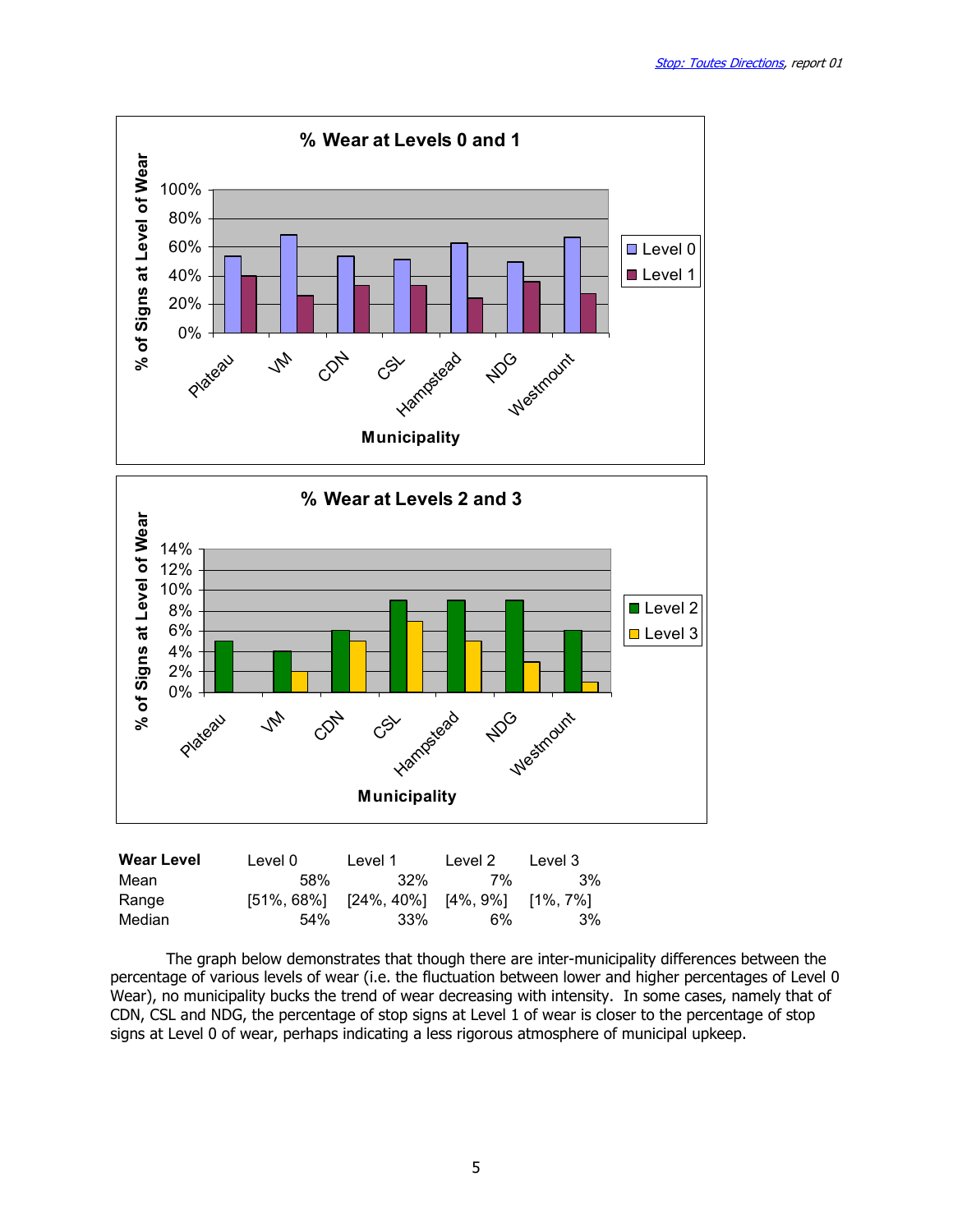

### General Vandalism

 Like wear and damage, vandalism is characterized by the same trend of decreasing prevalence as the intensity of the vandalism increases. (See Appendix D for details). The two outliers in this case are CSL, wherein Level 2 vandalism and Level 3 vandalism are about equal, and CDN, where Level 3 vandalism exceeds Level 2 Vandalism by 1%. Additionally, Hampstead appears to be a region entirely lacking Level 3 frontal Vandalism on signs, though this dearth is unsurprising given the economic situation of Hampstead as one of Montreal's wealthier municipalities.

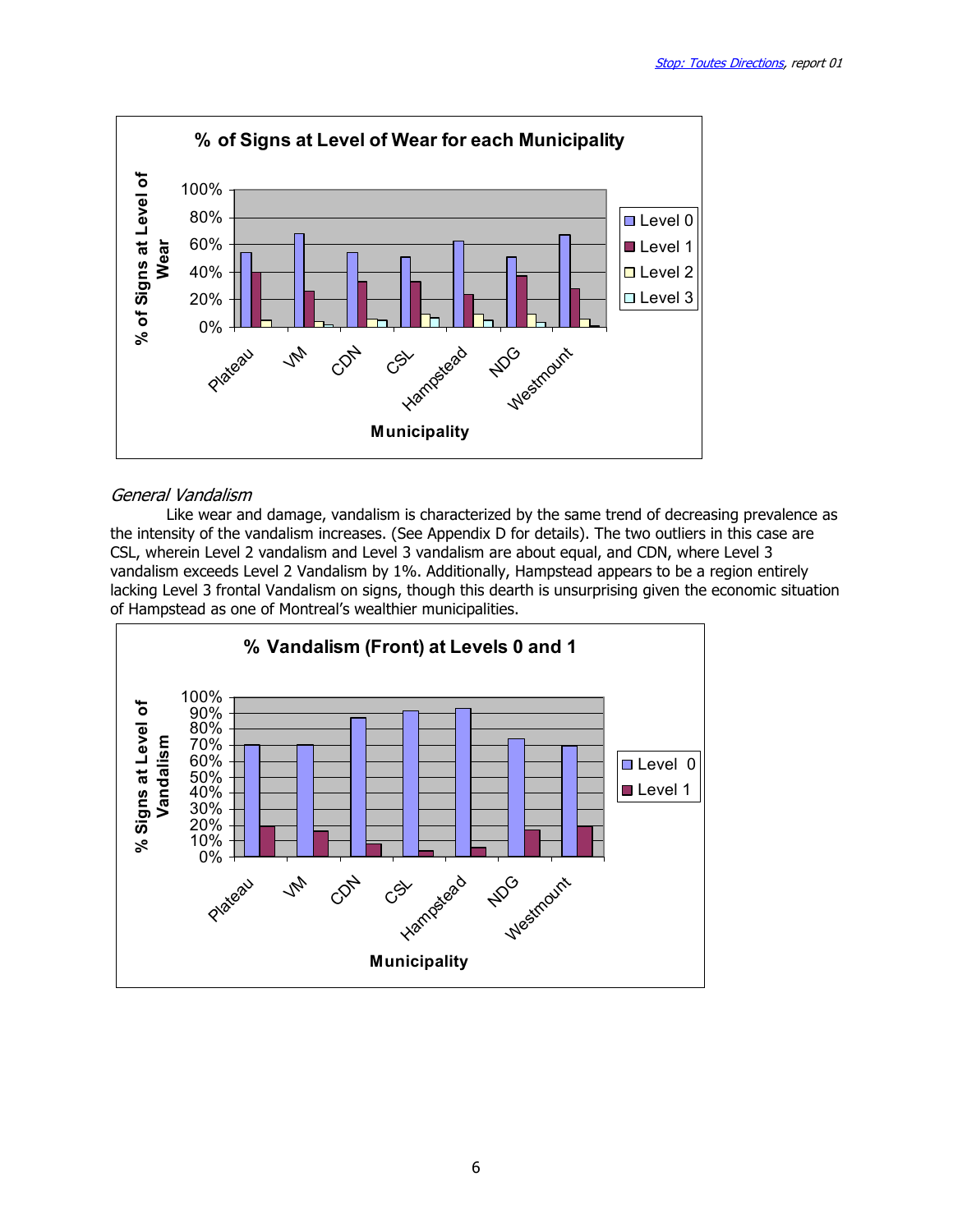



Language Specific Damage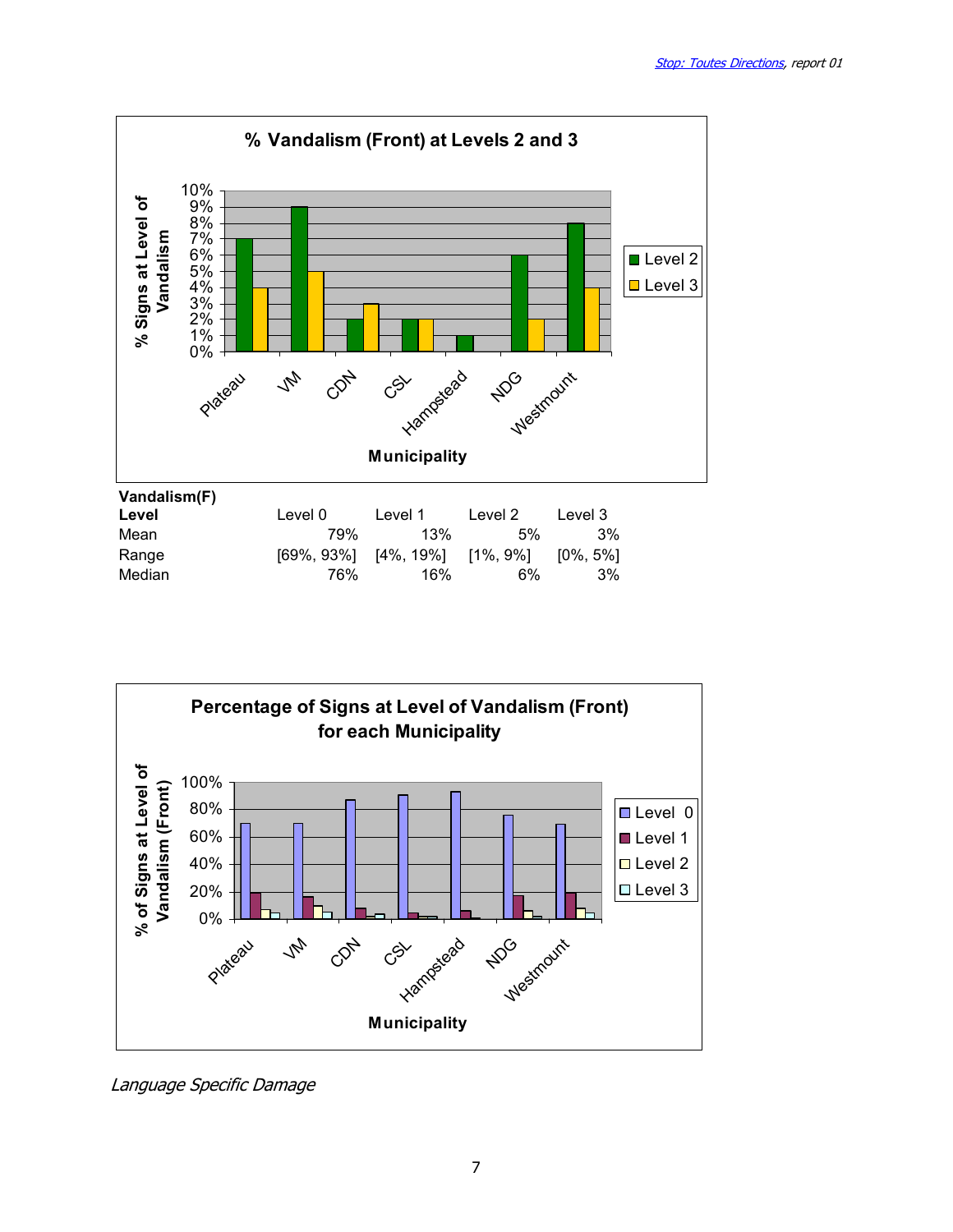This portion of the paper will examine the percent of signs in specific languages that make up each abuse category. In order to simplify the investigation this examination will occur on a municipality by municipality basis, beginning with VM.





 In both of the above graphs, the components of each damage category are predominantly composed of "ARRÊT" signs, followed by a minority of "ARRÊT/STOP" signs, which is in keeping with the languages that dominate each zone (see the first graph in the section for confirmation. In the same vein, the language proportions of CSL, Hampstead and Westmount fall in with their dominant language. Damage in Westmount appears to be largely restricted to "STOP" and "ARRÊT/STOP" signs, with the few "ARRÊT" signs in the municipality suffering no damage whatsoever. Likewise, in NDG, only a miniscule percentage (14%) of "ARRÊT/STOP" signs suffer over Level 1 of damage. In Hampstead, where the dominant language is English, the same high percentage (52%) of Level 2 Wear can be seen on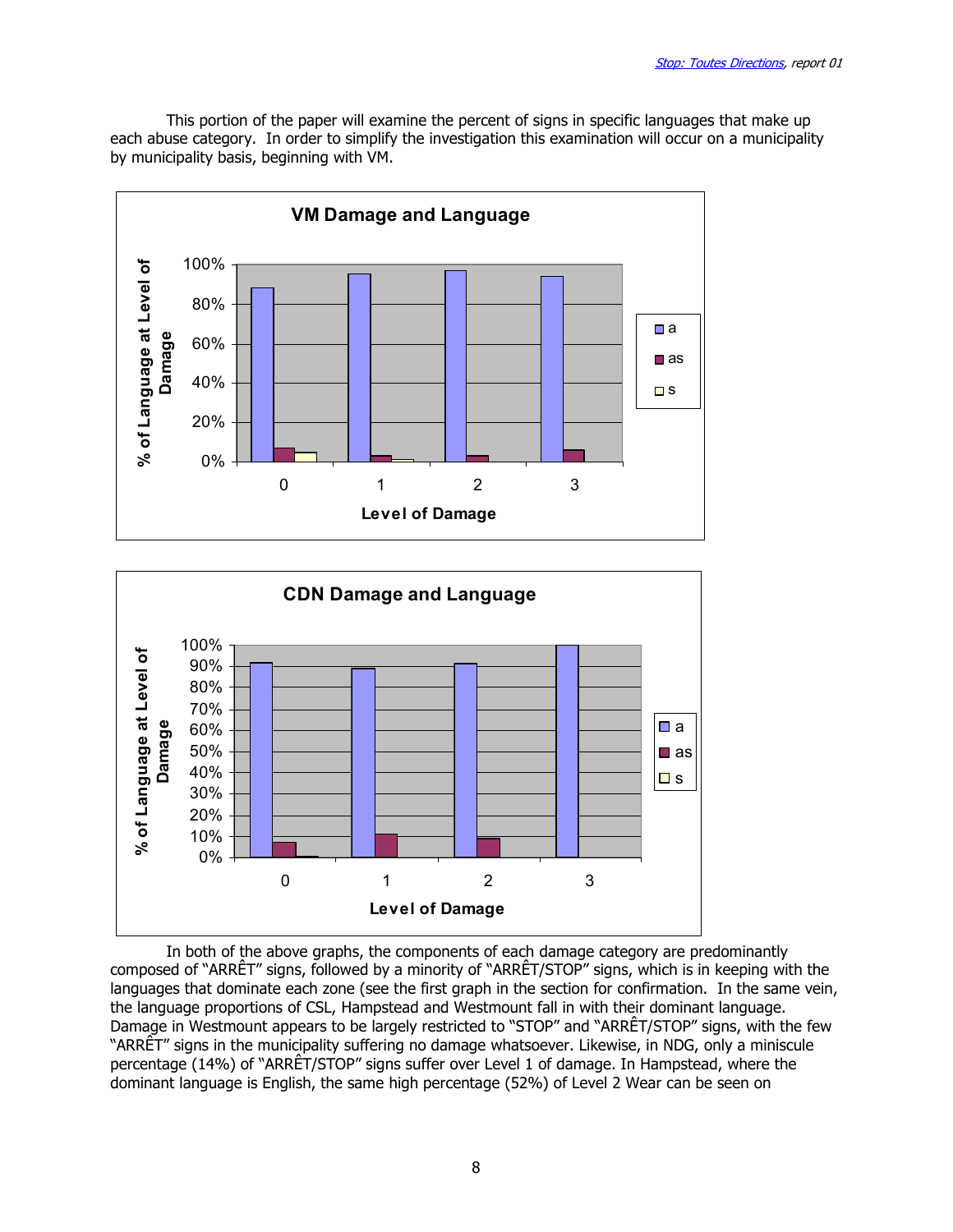"ARRÊT/STOP" signs, to the point that it exceeds even the majority of "STOP" signs found in every other level of wear.



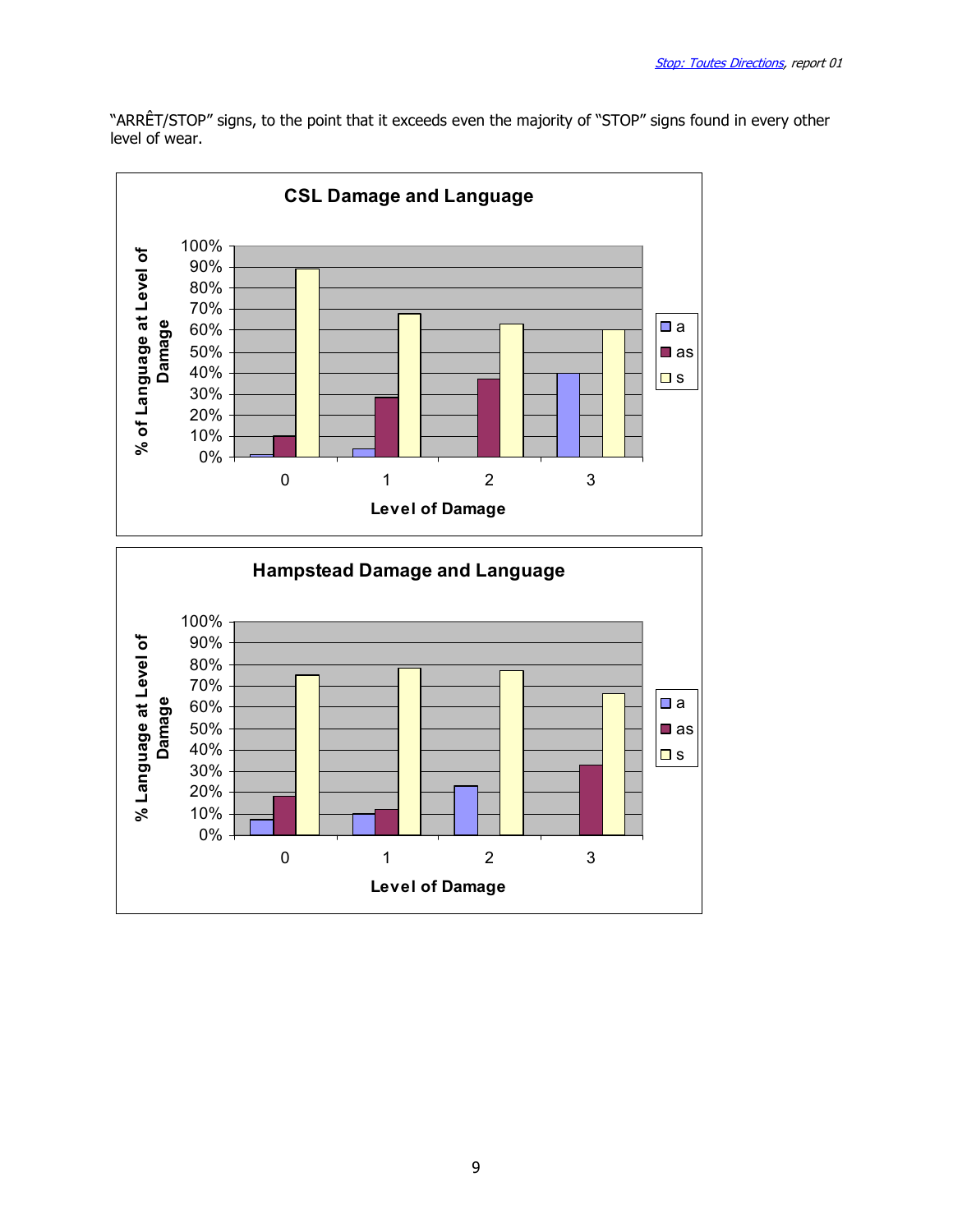



### Language Specific Wear

 Wear is a particularly telling category, as it can indicate whether any municipalities have replaced abused signs with English language "STOP" signs, in direct violation of the 1987 regulation. In VM and CDN, French "ARRÊT" signs are once again dominant at every level of wear, though "ARRÊT/STOP" signs appear to suffer a particularly high degree of Level 3 wear (40%) in VM and Level 2 (47%) and Level 3 (40%) wear in CDN. In NDG (where French is the norm), "ARRÊT/STOP" signs provide 42% of the Level 3 wear. Westmount is the one municipality to buck the trend, with "ARRÊT/STOP" signs comprising only 20% of the Level 3 damage.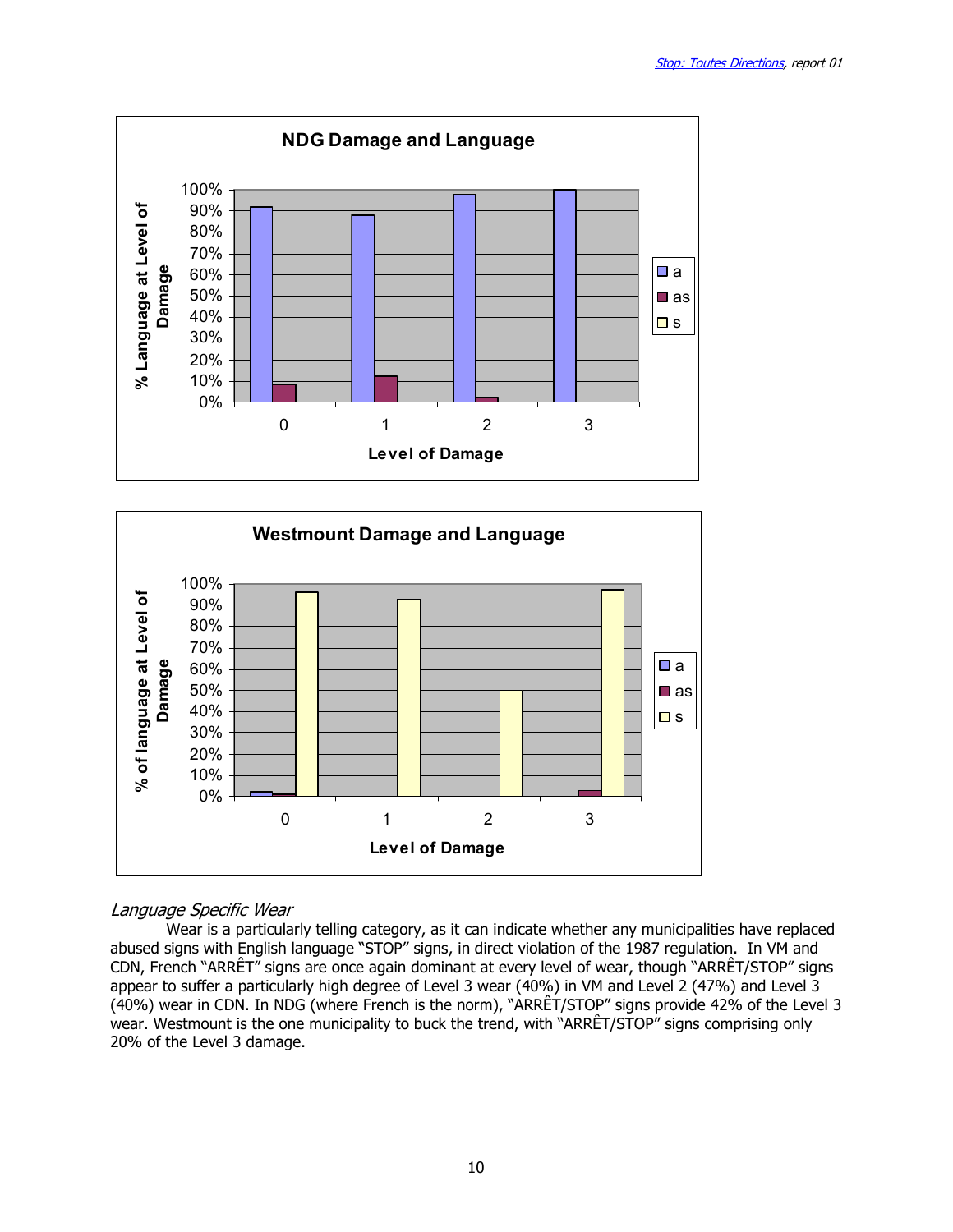

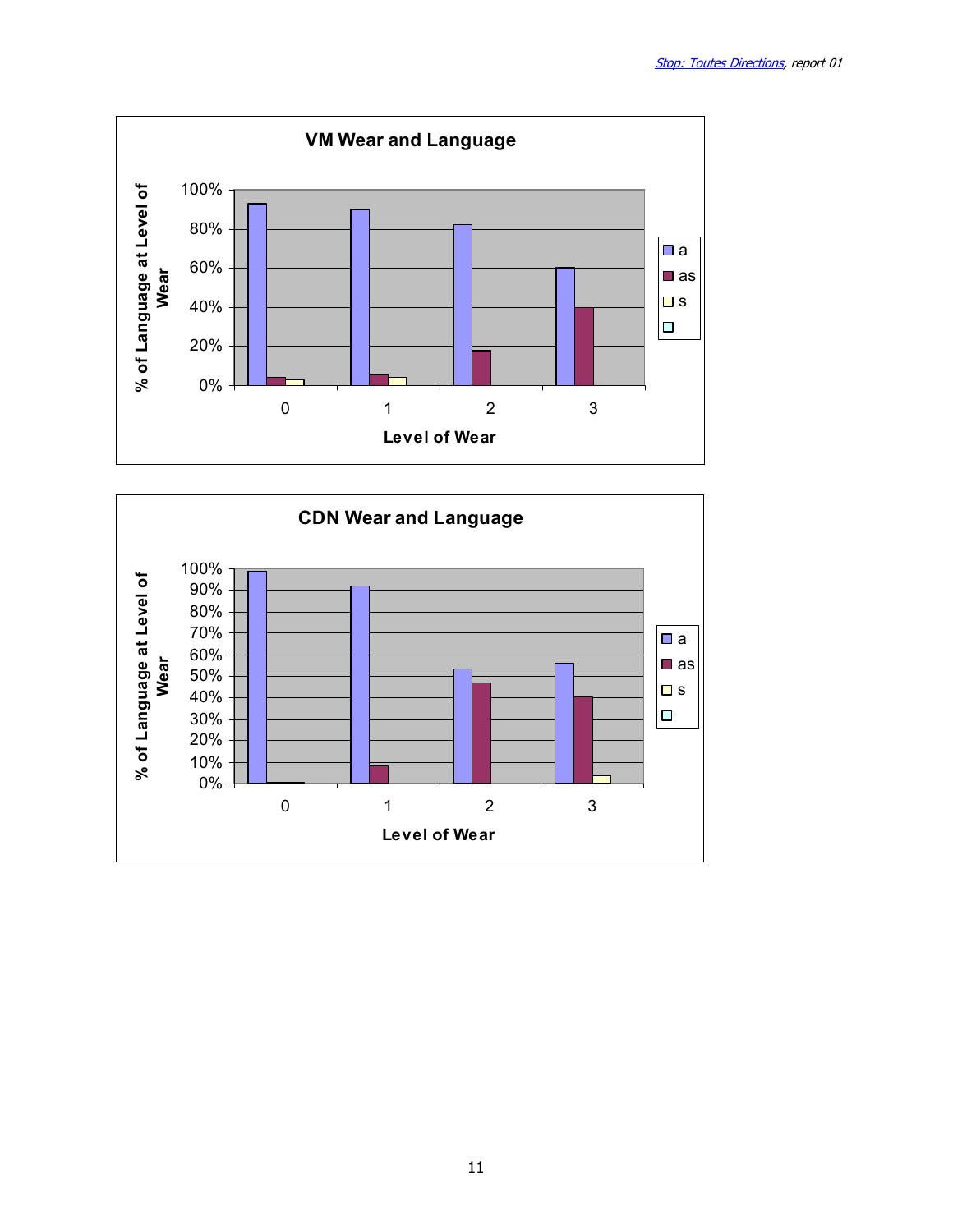

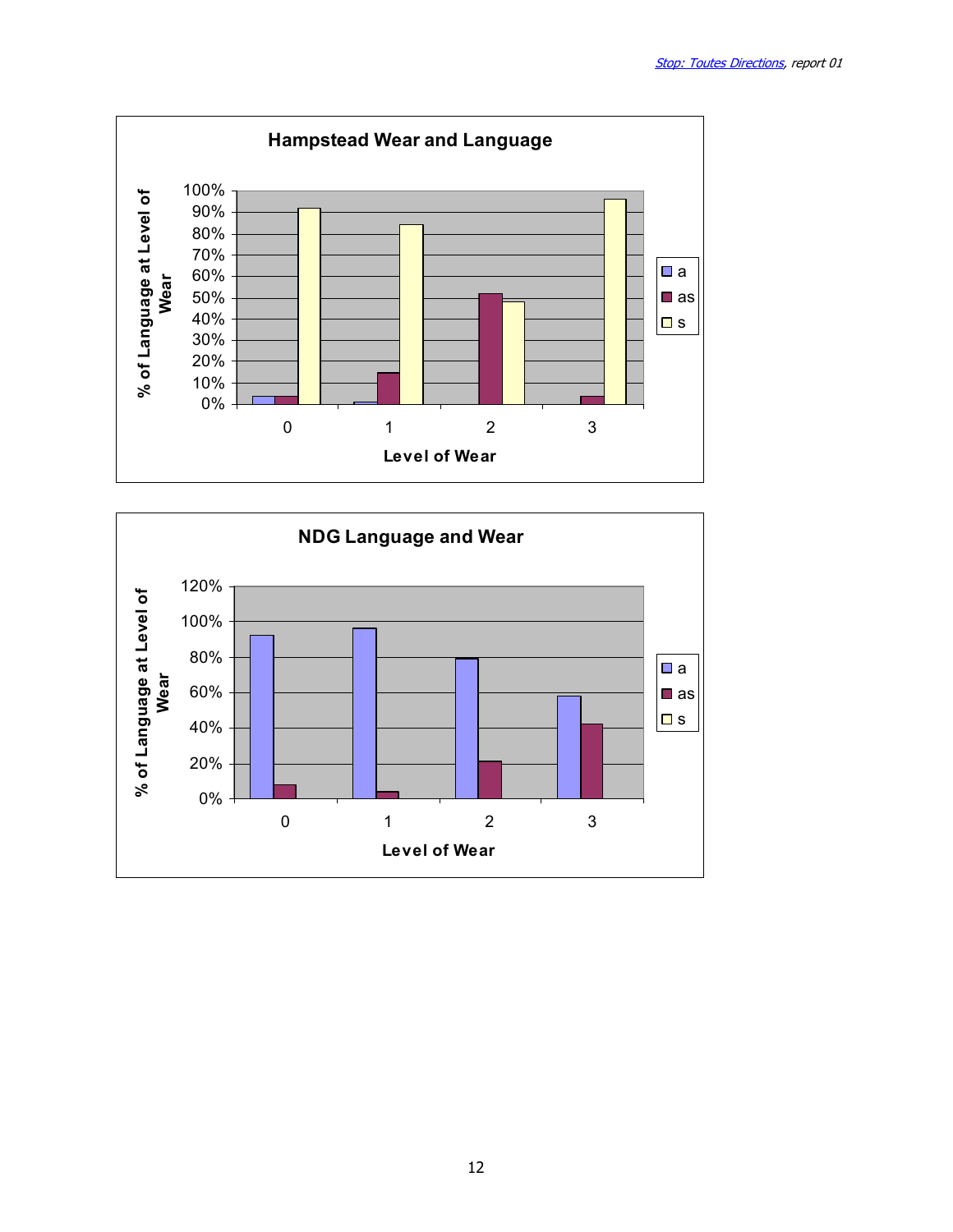

# Language Specific Vandalism (F)

 This pattern of high levels of abuse among "ARRÊT/STOP" signs is not repeated when it comes to Vandalism (F). As with the Damage category, the dominant stop sign language is the most prevalent for each level of Vandalism. In fact, until Hampstead, the "ARRÊT/STOP" signs do not exceed 29% of any level of vandalism. From Levels 0 through 2 however, the Hampstead "ARRÊT/STOP" signs rapidly progress from 15% to 25% to 50% of the composition for each level. While it could be suggested that this is a peculiarly Anglophone form of vindictive stop sign destruction, the lack of a similar pattern in CSL and Westmount suggests that this trend is unique to Hampstead.

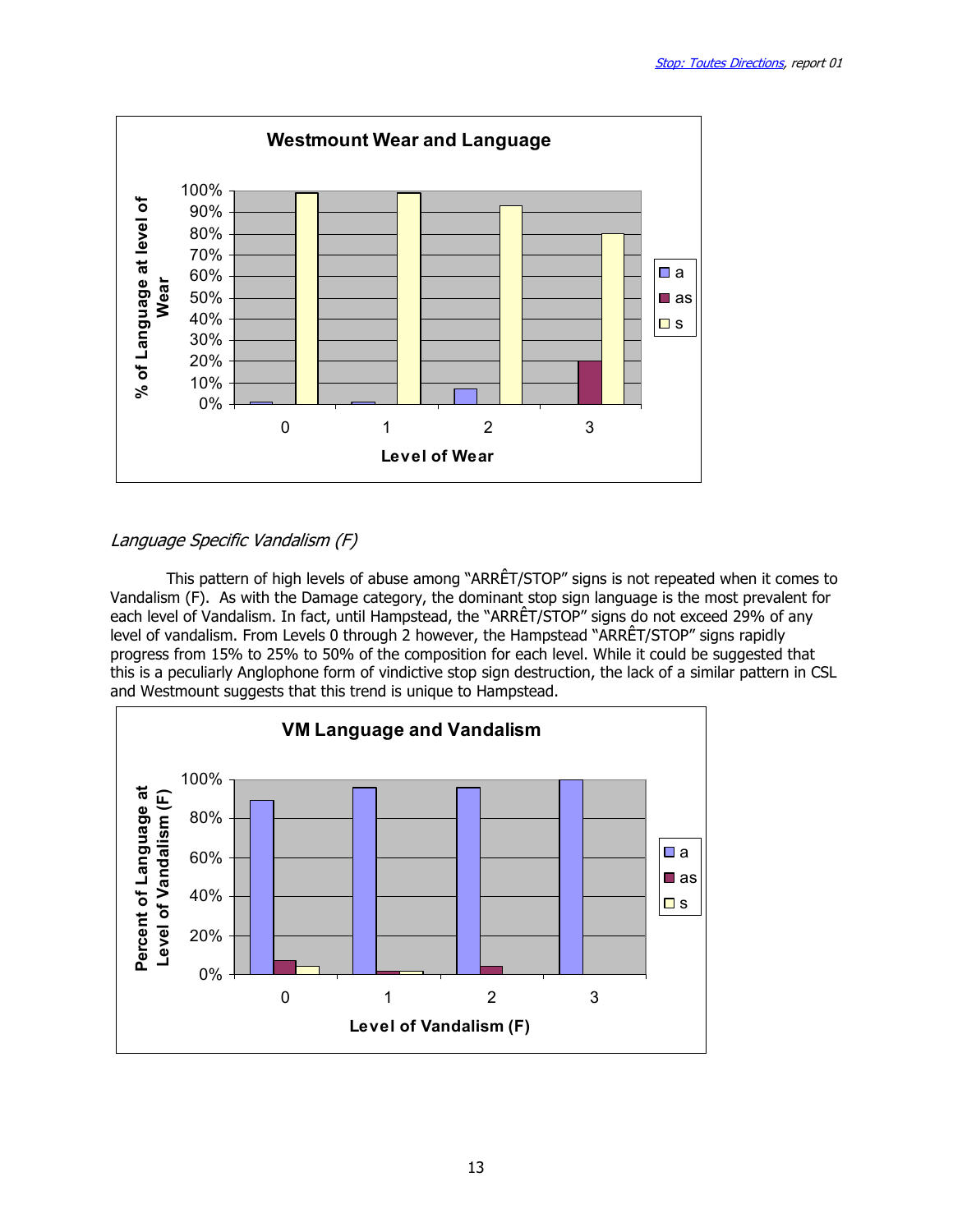

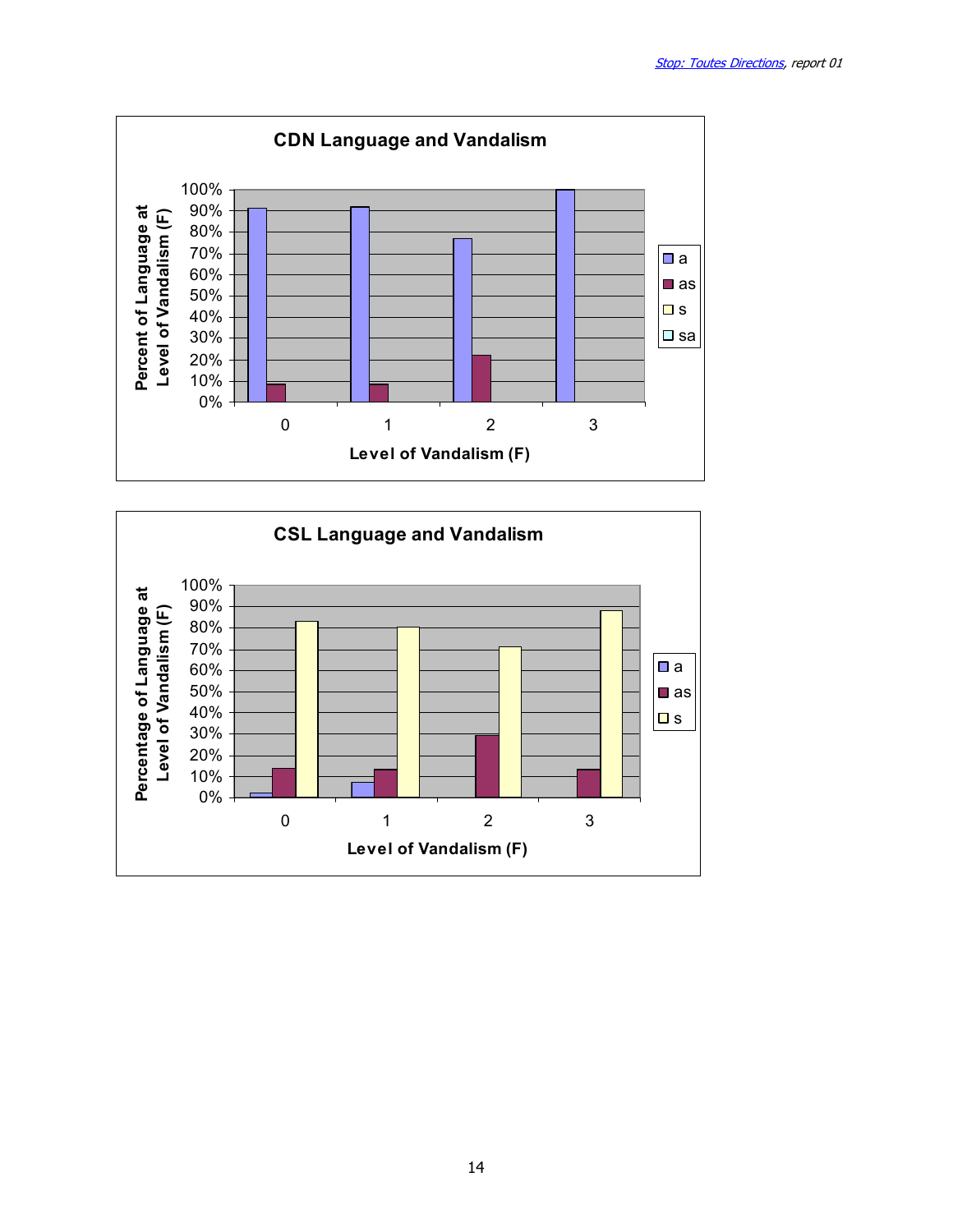

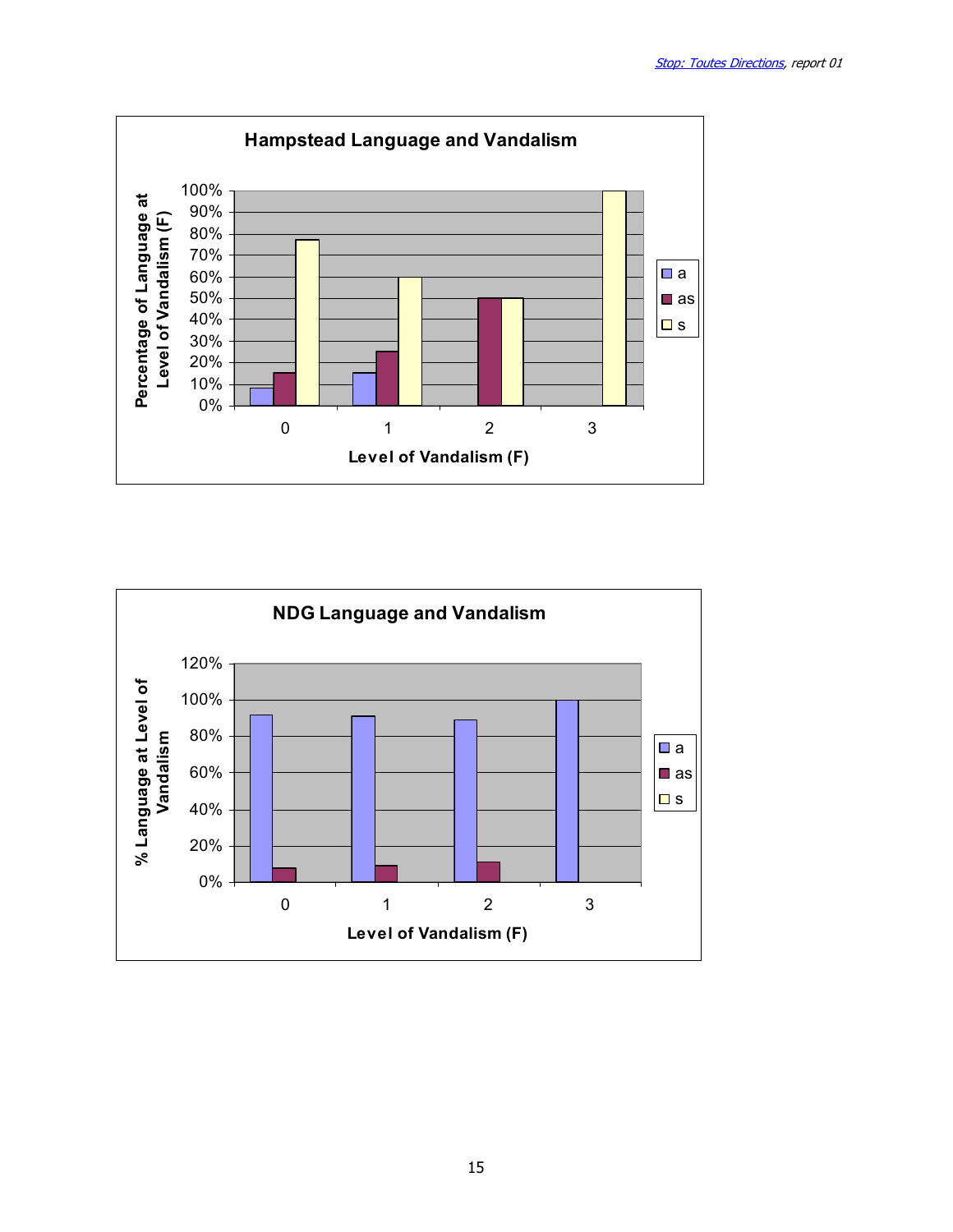

### The relationship between Language and Wear in each Municipality

 Given the distinct tendency of "ARRÊT/STOP" signs to demonstrate a greater degree of wear than their completely Anglophone or completely Francophone components. a re-examination of the wear category appears to be called for. Accordingly, the language categories were separated out for each municipality, and then the percentage of each level of wear was examined per language. A distinct pattern once again appears in regard to the "ARRÊT/STOP" signs. When considered as a group, they demonstrate both a higher level of wear and a broader range of wear relative to other language categories. In CDN, CSL and Hampstead Level 1 and Level 2 damage dominate the "ARRÊT/STOP" sign category, while in VM and NDG they comprise the second and third most reported levels of wear. Additionally, It should be noted that the "ARRÊT/STOP" statistic for Westmount is anomalous and misleading as it represents the one "ARRÊT/STOP" sign in that municipality, which happens to display Level 3 wear.

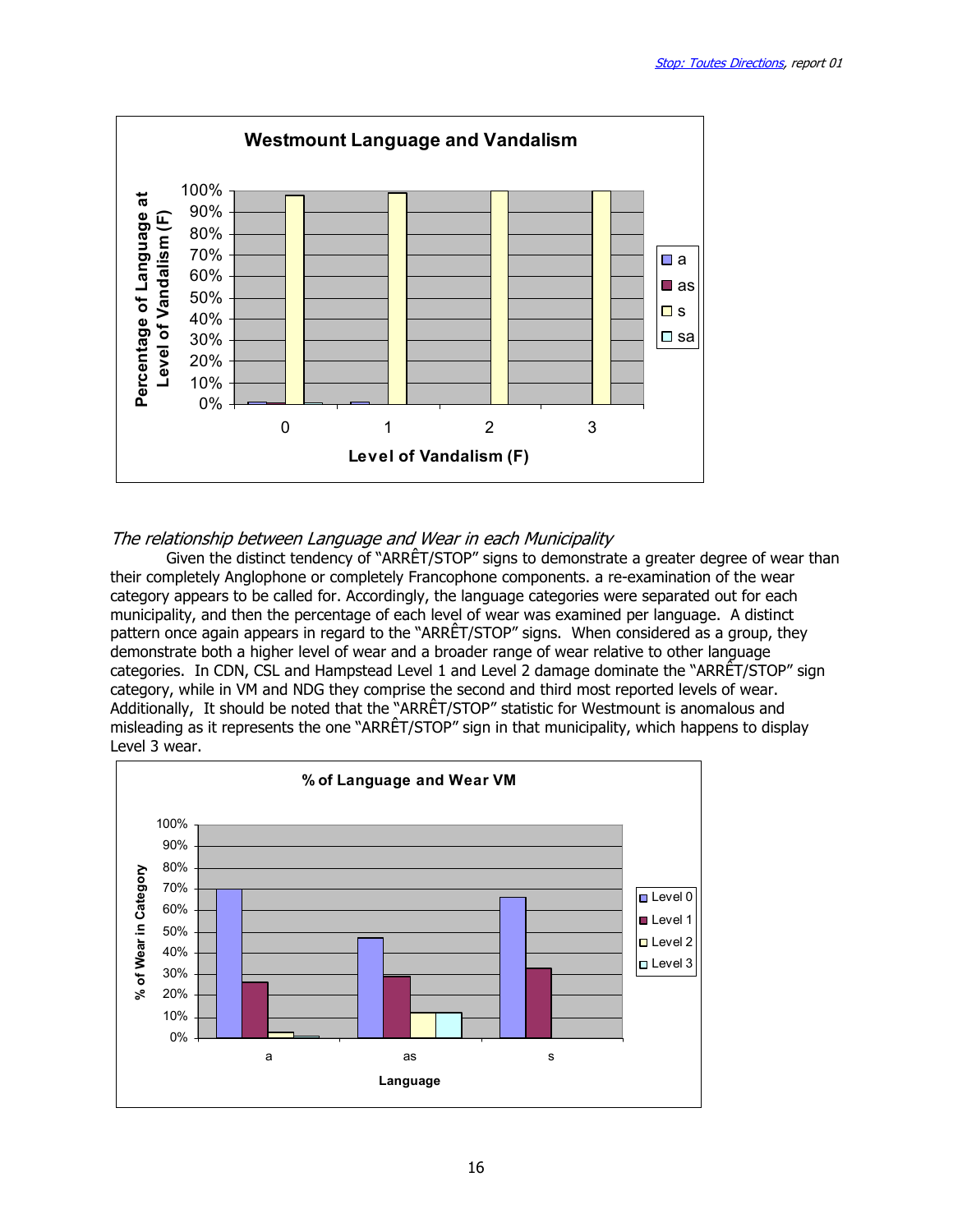

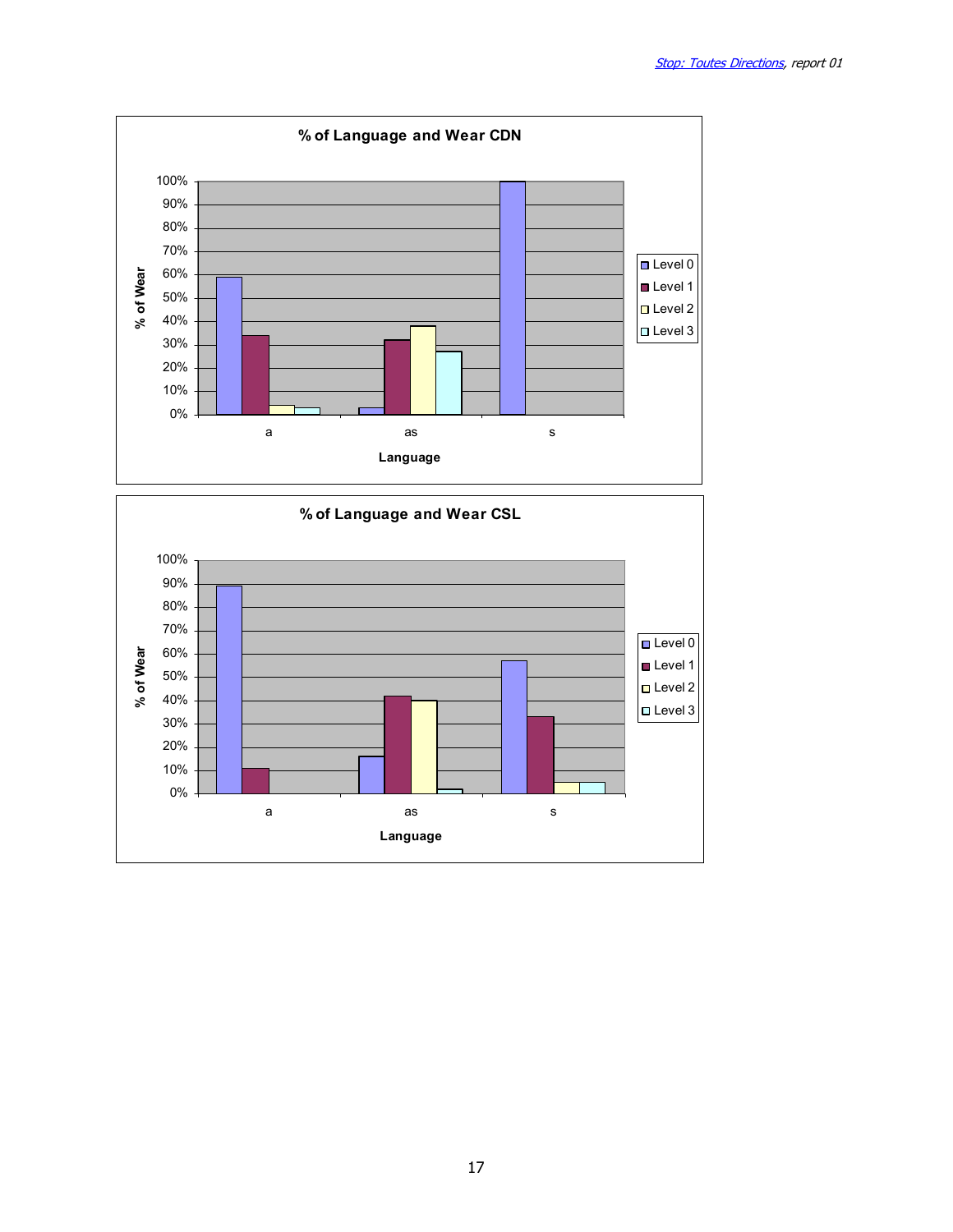

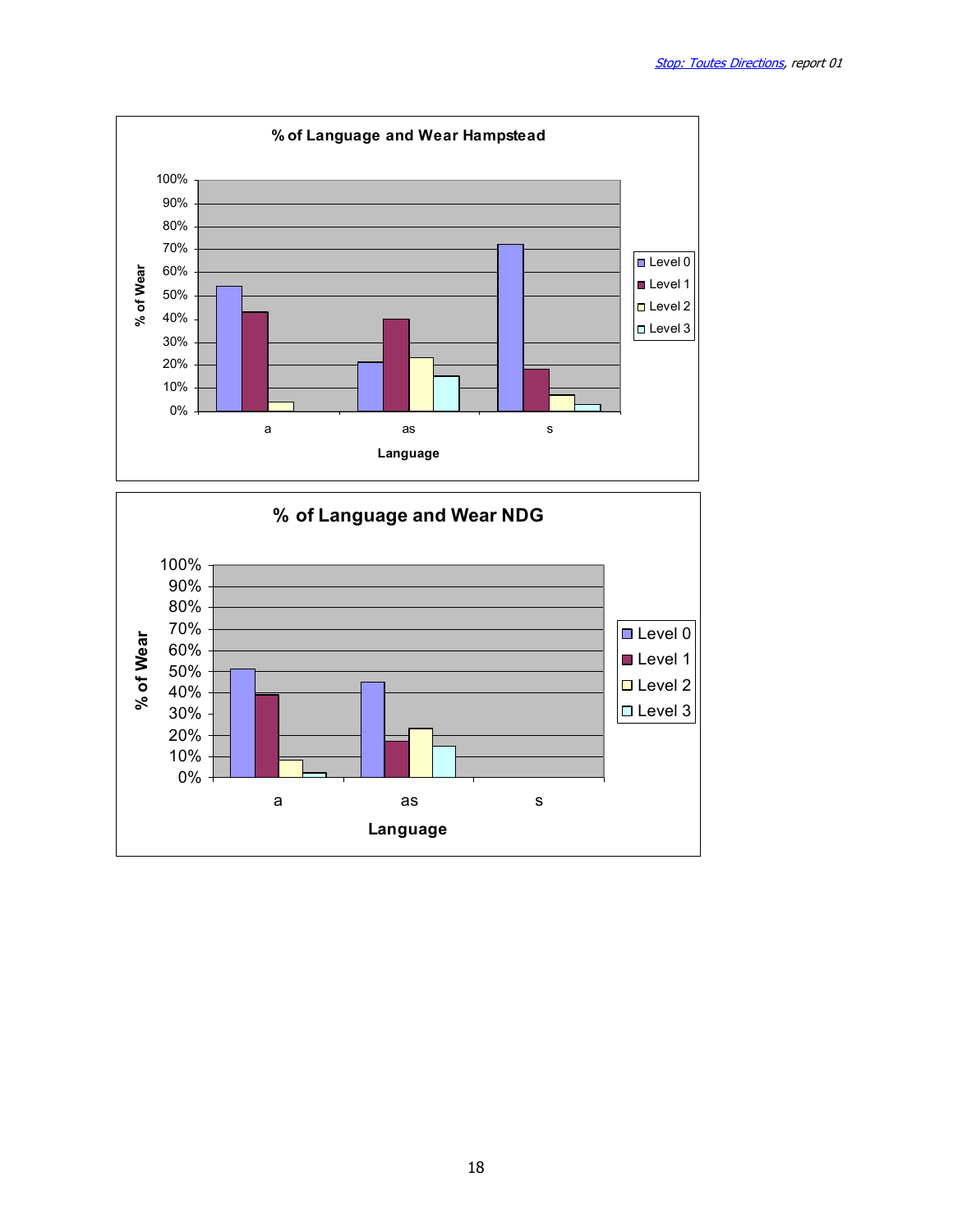

#### **Discussion**

 The first graph in this paper provides a clear demonstration of the bureaucratic divide between independent municipalities (CSL, Hampstead and Westmount) and those areas which are boroughs of the city of Montreal (VM, the Plateau, CDN and NDG). Though both types of region are responsible for replacing their own stop signs through the use of their public works departments, those areas which are completely independent of the city of Montreal have clearly chosen to install "STOP" signs within the last 20 years. The evidence for this can be found in the fact that 70+% of the stop signs at Level 0 of abuse in CSL, Hampstead and Westmount read "STOP". Additionally, of the "STOP" signs at all levels of wear in each of the aforementioned municipalities, the majority display Level 0 of wear. This pervasive lack of wear on "STOP" signs in the independent Anglophone Municipalities in Montreal suggests that stop signs of any language are being deliberately replaced by "STOP" signs.

In addition to the consistent disregard that CSL, Hampstead and Westmount have shown for the language regulation of 1980s, this project has revealed two interesting trends in regards to stop signs in Montreal. The first is that each municipality or borough follows the same general trend in regard to stop sign replacement. The clear pattern, in which the majority of stop signs in each vicinity are at an abuse level of O, followed by a sharp drop off for levels 1, 2 and 3, is clear in regards to damage, wear and vandalism (f). This pattern suggests that certain regulations exist in order to ensure that most stop signs do not get beyond a certain level of abuse. That both independent municipalities and boroughs of Montreal follow this pattern demonstrates that independent administrations have either collectively agreed upon a pattern of stop sign replacement or arrived at it through a kind of convergent bureaucratic evolution. The following graph (of the mean percentages of stop signs at all of the levels of abuse for all of the regions examined) provides a visual representation of the aforementioned trend: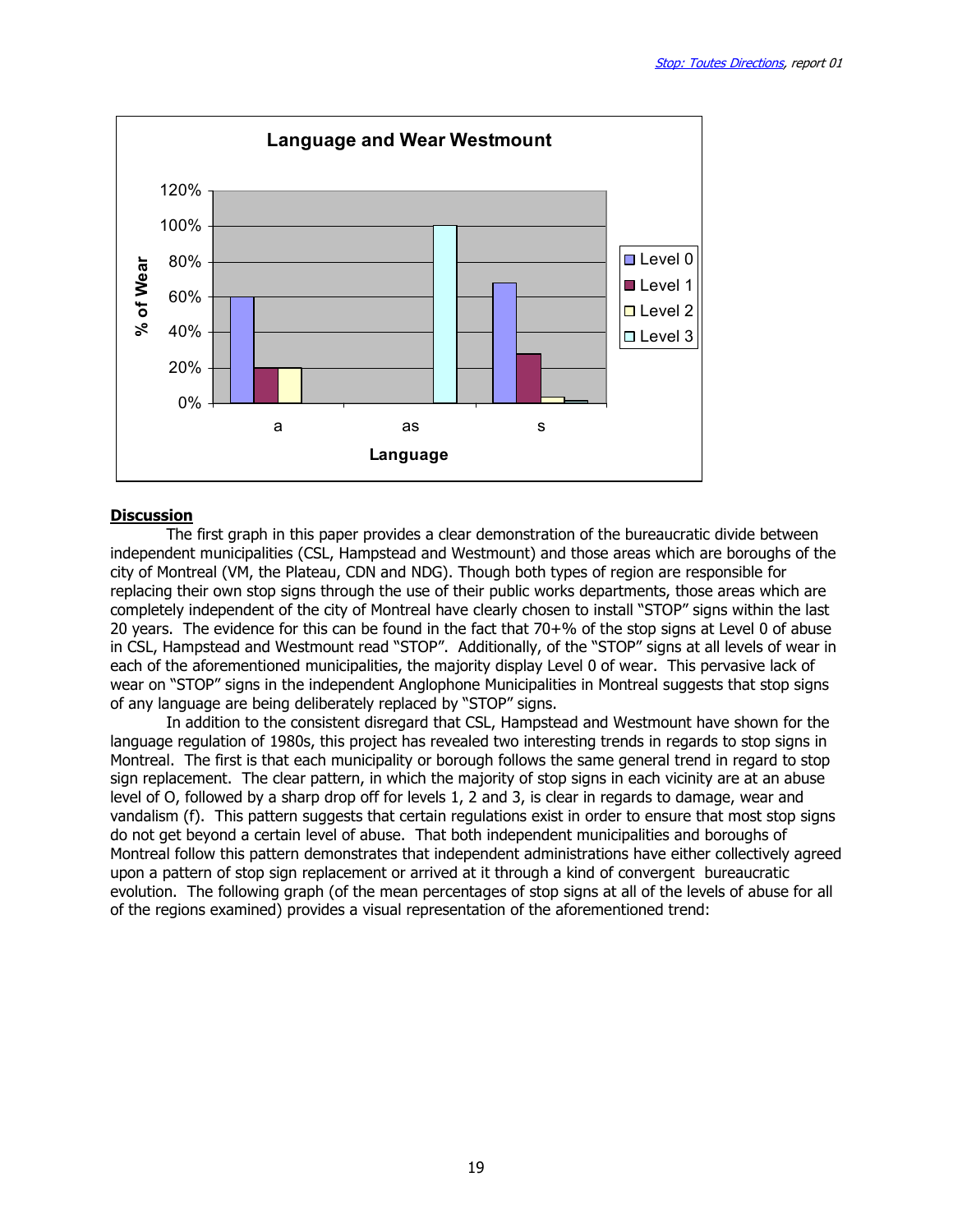

 In order to demonstrate that this trend is not based on values taken from a vast range of data, the ranges of all of these levels of abuse categories can be found in the first section of the paper. Additionally, a graph of the median percentages for the seven regions is provided below:



 The inverse trend of decreasing stop signs in relation to intensity of abuse regardless of abuse category is striking, and points to the adoption of remarkably similar stop sign replacement policies in a number of different regions of Montreal. Additionally, it should be noted that of the three categories, vandalism on the front of stop signs appears to be the least tolerable type of abuse, while wear is more likely to go ignored by municipal or borough public works departments.

 The second important finding in this study involves the peculiar nature of "ARRÊT/STOP" signs. Unfortunately, these linguistic hybrids appear to be the most worn of signs in any language category, a trend demonstrated in all regions except for Westmount (which can be explained due to the fact that it has only one "ARRÊT/STOP" sign, and the Plateau, which has no "ARRÊT/STOP" signs whatsoever. In every other region, "ARRÊT/STOP" signs all show signs of wear, and also show the broadest range of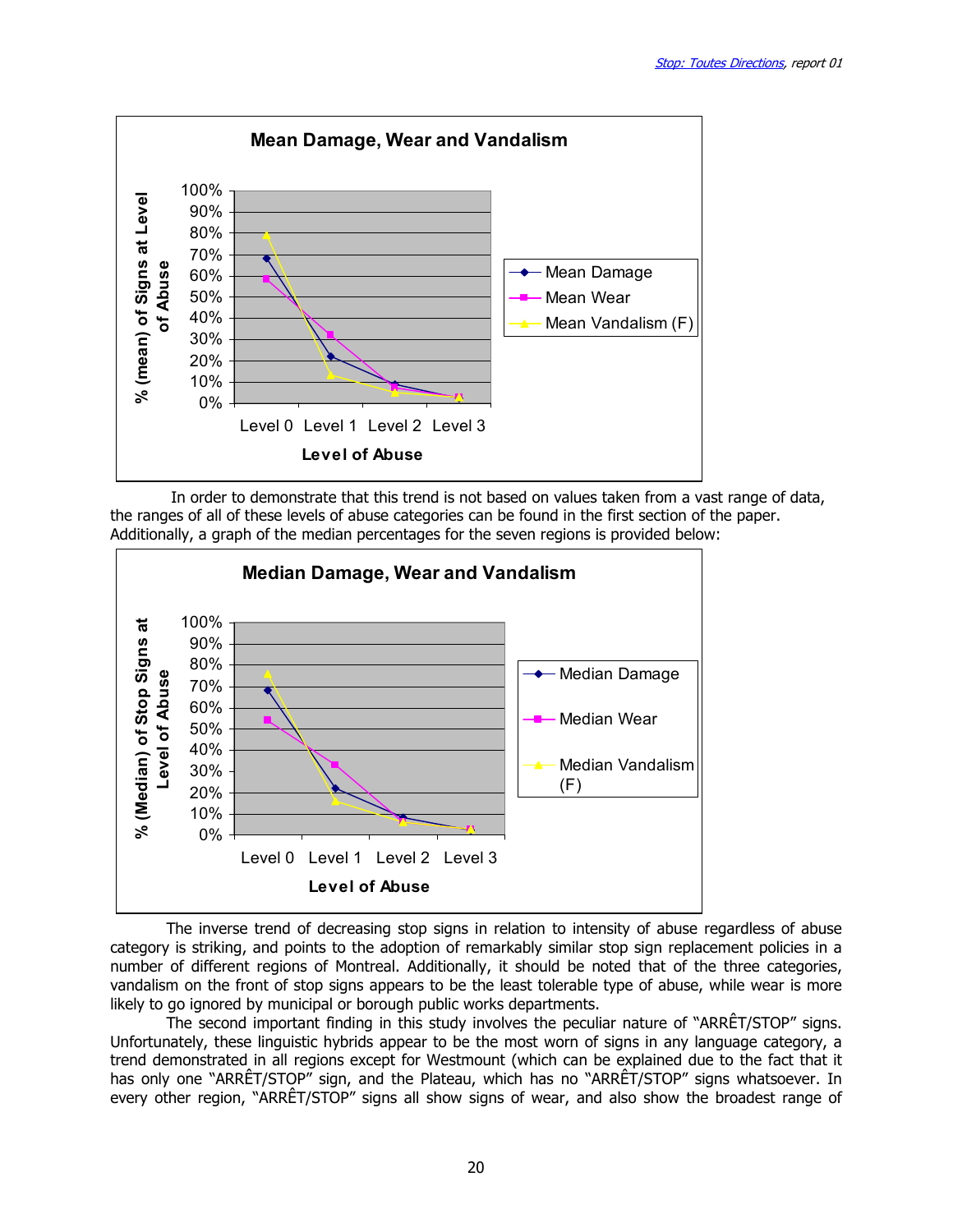levels of wear. The likelihood that "ARRÊT/STOP" sign will demonstrate wear is perhaps indicative of their age, a characteristic which can be correlated with another type of data available in the Stop: Toutes Directions database – that of luminescence. Field work involving data collection for this research project has led to the general conclusion that signs which lack luminescence are clearly older than those which display it, a conclusion drawn from subjective observations in the field. Additionally, field work has indicated that signs which display 'flashy' types of luminescence extending in vertical, horizontal or diagonal stops across the face of the stop sign are newer as such signs suffer virtually no damage, wear or vandalism. Further research examining the existence of a correlation between the "ARRÊT/STOP" language category and the presence or absence of luminescence (both mundane and 'flashy) could lead to clues as to the age of the "ARRÊT/STOP" signs, and help to illuminate why they suffer both higher and more varied patterns of wear.

#### **References**

"Montreal 'Stop' Sign Controversy Grows". The Canadian Press. April 14 2008. http://news.aol.ca/article/Montreal-Stop-Sign-Controversy-Grows/156704/